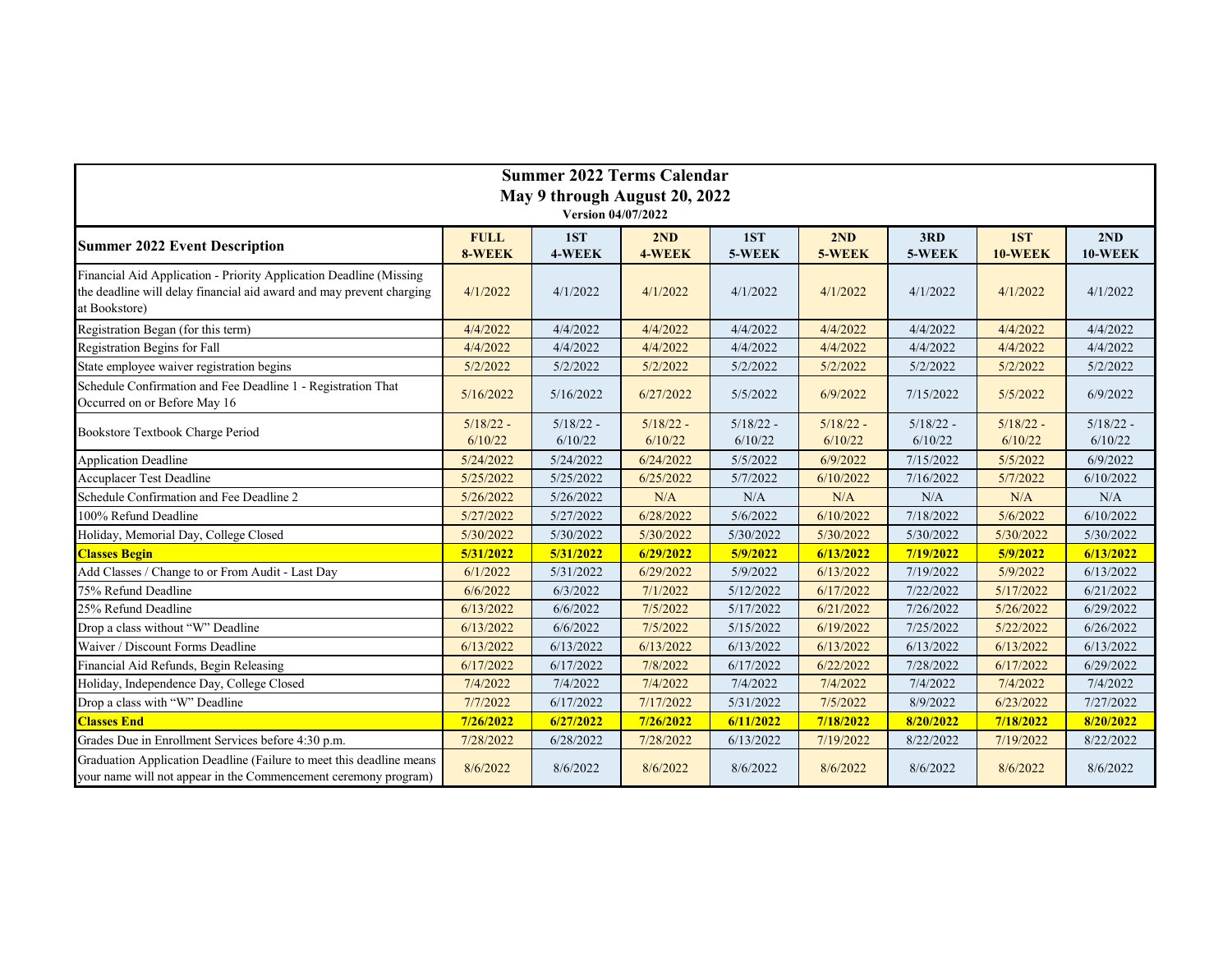| <b>Fall 2022 Academic Calendar Term Grid</b>                                                                                                                |                               |               |               |               |               |               |                |                |
|-------------------------------------------------------------------------------------------------------------------------------------------------------------|-------------------------------|---------------|---------------|---------------|---------------|---------------|----------------|----------------|
| <b>August 22 through December 09, 2022</b>                                                                                                                  |                               |               |               |               |               |               |                |                |
| Version 04/15/2022                                                                                                                                          |                               |               |               |               |               |               |                |                |
| <b>Fall 2022 Event Description</b>                                                                                                                          | <b>FULL</b><br><b>15-WEEK</b> | 1ST<br>5-WEEK | 2ND<br>5-WEEK | 3RD<br>5-WEEK | 1ST<br>7-WEEK | 2ND<br>7-WEEK | 1ST<br>10-WEEK | 2ND<br>10-WEEK |
| Registration Began (for this term)                                                                                                                          | 4/4/2022                      | 4/4/2022      | 4/4/2022      | 4/4/2022      | 4/4/2022      | 4/4/2022      | 4/4/2022       | 4/4/2022       |
| Financial Aid Application - Priority Application Deadline (Missing<br>the deadline will delay financial aid award and may prevent charging<br>at Bookstore) | 7/11/2022                     | 7/11/2022     | 7/11/2022     | 7/11/2022     | 7/11/2022     | 7/11/2022     | 7/11/2022      | 7/11/2022      |
| State Employee Waiver Registration Begins                                                                                                                   | 8/1/2022                      | 8/1/2022      | 8/1/2022      | 8/1/2022      | 8/1/2022      | 8/1/2022      | 8/1/2022       | 8/1/2022       |
| Accuplacer Test Deadline                                                                                                                                    | 8/8/2022                      | 8/8/2022      | 9/23/2022     | 11/1/2022     | 8/8/2022      | 10/18/2022    | 8/8/2022       | 9/23/2022      |
| Faculty Report - New                                                                                                                                        | 8/8/2022                      | 8/8/2022      | 8/8/2022      | 8/8/2022      | 8/8/2022      | 8/8/2022      | 8/8/2022       | 8/8/2022       |
| Application Deadline                                                                                                                                        | 8/9/2022                      | 8/9/2022      | 9/22/2022     | 10/31/2022    | 8/9/2022      | 10/17/2022    | 8/9/2022       | 9/22/2022      |
| Bookstore Textbook Charge Period                                                                                                                            | 8/9-29/2022                   | 8/9-29/2022   | 8/9-29/2022   | 8/9-29/2022   | 8/9-29/2022   | 8/9-29/2022   | 8/9-29/2022    | 8/9-29/2022    |
| Faculty Report - All                                                                                                                                        | 8/10/2022                     | 8/10/2022     | 8/10/2022     | 8/10/2022     | 8/10/2022     | 8/10/2022     | 8/10/2022      | 8/10/2022      |
| Schedule Confirmation and Fee Deadline 1 - Registration That<br>Occurred on or Before August 15                                                             | 8/15/2022                     | 8/15/2022     | 9/22/2022     | 10/31/2022    | 8/15/2022     | 10/17/2022    | 8/15/2022      | 9/22/2022      |
| 100% Refund Deadline                                                                                                                                        | 8/19/2022                     | 8/19/2022     | 9/23/2022     | 11/1/2022     | 8/19/2022     | 10/18/2022    | 8/19/2022      | 9/23/2022      |
| <b>Classes Begin</b>                                                                                                                                        | 8/22/2022                     | 8/22/2022     | 9/26/2022     | 11/2/2022     | 8/22/2022     | 10/19/2022    | 8/22/2022      | 9/26/2022      |
| Add Classes / Change To Or From Audit - Last Day                                                                                                            | 8/24/2022                     | 8/22/2022     | 9/26/2022     | 11/2/2022     | 8/22/2022     | 10/19/2022    | 8/22/2022      | 9/26/2022      |
| Schedule Confirmation and Fee Deadline 2                                                                                                                    | 8/30/2022                     | 8/30/2022     | N/A           | N/A           | 8/30/2022     | N/A           | 8/30/2022      | N/A            |
| 75% Refund Deadline                                                                                                                                         | 9/2/2022                      | 8/25/2022     | 9/30/2022     | 11/4/2022     | 8/26/2022     | 10/25/2022    | 8/30/2022      | 10/5/2022      |
| Waiver / Discount Forms Deadline                                                                                                                            | 9/2/2022                      | 9/2/2022      | 9/2/2022      | 9/2/2022      | 9/2/2022      | 9/2/2022      | 9/2/2022       | 9/2/2022       |
| Saturday Classes will meet (before Labor Day)                                                                                                               | 9/3/2022                      | 9/3/2022      | 9/3/2022      | 9/3/2022      | 9/3/2022      | 9/3/2022      | 9/3/2022       | 9/3/2022       |
| Drop a class without "W" Deadline                                                                                                                           | 9/4/2022                      | 8/28/2022     | 10/2/2022     | 11/8/2022     | 9/4/2022      | 11/1/2022     | 9/4/2022       | 10/9/2022      |
| Holiday, Labor Day, College Closed                                                                                                                          | 9/5/2022                      | 9/5/2022      | 9/5/2022      | 9/5/2022      | 9/5/2022      | 9/5/2022      | 9/5/2022       | 9/5/2022       |
| Financial Aid Refunds, Begin Releasing                                                                                                                      | 9/12/2022                     | 9/12/2022     | 9/30/2022     | 11/8/2022     | 9/12/2022     | 10/25/2022    | 9/12/2022      | 9/30/2022      |
| 25% Refund Deadline                                                                                                                                         | 9/16/2022                     | 8/30/2022     | 10/4/2022     | 11/11/2022    | 9/2/2022      | 10/31/2022    | 9/8/2022       | 10/14/2022     |
| "I" Grades Change To "F" For Spring and Summer                                                                                                              | 10/7/2022                     | 10/7/2022     | 10/7/2022     | 10/7/2022     | 10/7/2022     | 10/7/2022     | 10/7/2022      | 10/7/2022      |
| Saturday Classes Will Meet (before fall break)                                                                                                              | 10/8/2022                     | 10/8/2022     | 10/8/2022     | 10/8/2022     | 10/8/2022     | 10/8/2022     | 10/8/2022      | 10/8/2022      |
| Fall Break                                                                                                                                                  | 10/10-11/2022                 | 10/10-11/2022 | 10/10-11/2022 | 10/10-11/2022 | 10/10-11/2022 | 10/10-11/2022 | 10/10-11/2022  | 10/10-11/2022  |
| Registration Begins for Spring & Summer                                                                                                                     | 10/19/2022                    | 10/19/222     | 10/19/2022    | 10/19/222     | 10/19/2022    | 10/19/222     | 10/19/2022     | 10/19/222      |
| Drop a class with "W" Deadline                                                                                                                              | 10/28/2022                    | 9/13/2022     | 10/19/2022    | 11/22/2022    | 9/23/2022     | 11/18/2022    | 10/6/2022      | 11/11/2022     |
| Graduation Application Deadline (Failure to meet this deadline means<br>your name will not appear in the Commencement ceremony program)                     | 11/19/2022                    | 11/19/2022    | 11/19/2022    | 11/19/2022    | 11/19/2022    | 11/19/2022    | 11/19/2022     | 11/19/2022     |
| Classes do not meet                                                                                                                                         | 11/23/2022                    | 11/23/2022    | 11/23/2022    | 11/23/2022    | 11/23/2022    | 11/23/2022    | 11/23/2022     | 11/23/2022     |
| Holiday, Thanksgiving, College Closed                                                                                                                       | 11/24-27/2022                 | 11/24-27/2022 | 11/24-27/2022 | 11/24-27/2022 | 11/24-27/2022 | 11/24-27/2022 | 11/24-27/2022  | 11/24-27/2022  |
| <b>Classes End</b>                                                                                                                                          | 12/3/2022                     | 9/25/2022     | 11/1/2022     | 12/9/2022     | 10/12/2022    | 12/9/2022     | 11/1/2022      | 12/9/2022      |
| <b>Final Exam Period - Full Term</b>                                                                                                                        | 12/5-8/2022                   | N/A           | N/A           | N/A           | N/A           | N/A           | N/A            | N/A            |
| Grades due in Enrollment Services by 4:30pm                                                                                                                 | 12/9/2022                     | 9/27/2022     | 11/3/2022     | 12/9/2022     | 10/14/2022    | 12/9/2022     | 11/3/2022      | 12/9/2022      |
| Commencement Ceremony                                                                                                                                       | 12/9/2022                     | 12/9/2022     | 12/9/2022     | 12/9/2022     | 12/9/2022     | 12/9/2022     | 12/9/2022      | 12/9/2022      |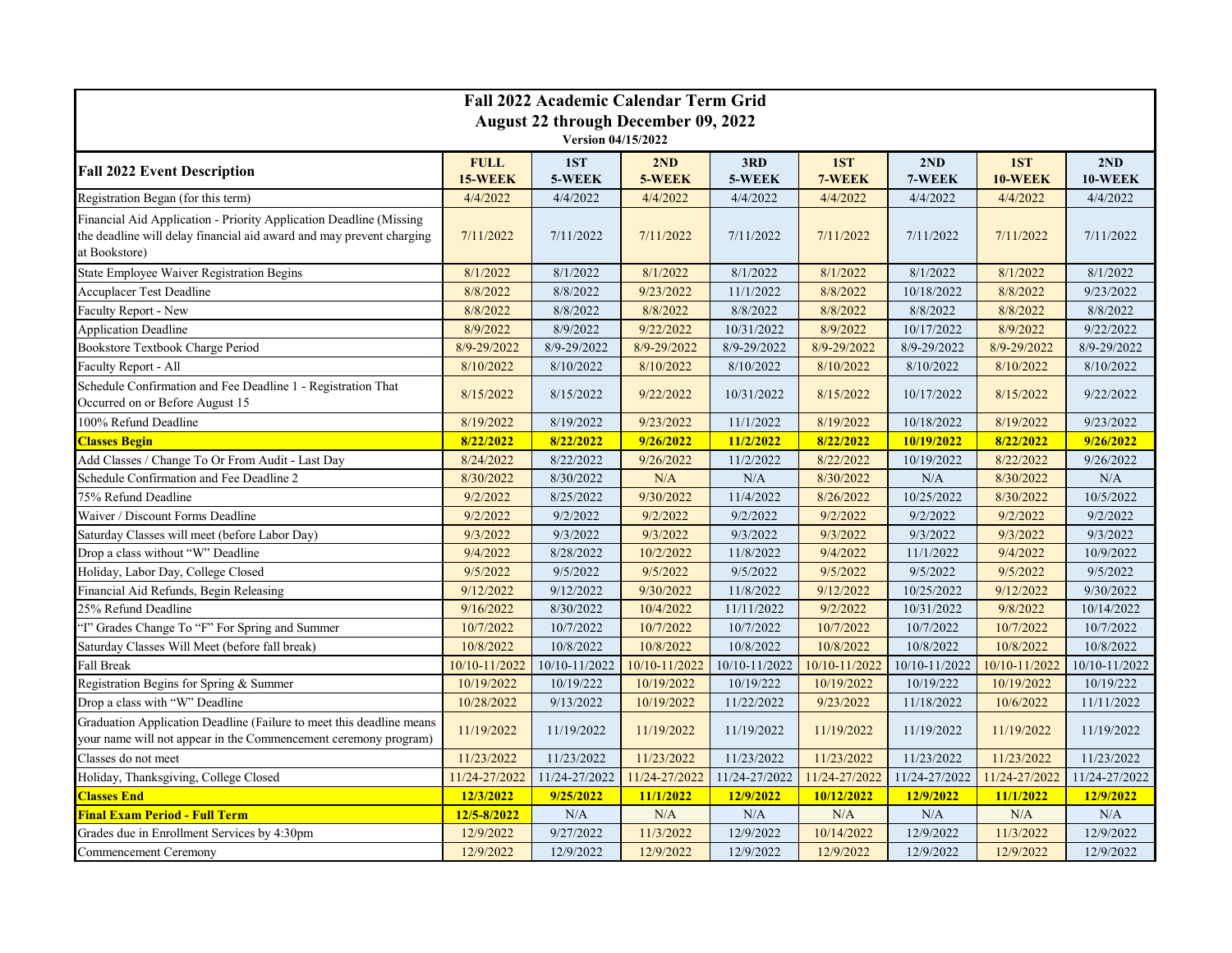| <b>Spring 2023 Academic Terms Grid</b>                                                                                                                      |                        |               |                 |                 |               |                  |                 |                  |  |
|-------------------------------------------------------------------------------------------------------------------------------------------------------------|------------------------|---------------|-----------------|-----------------|---------------|------------------|-----------------|------------------|--|
| January 17 through May 5, 2023                                                                                                                              |                        |               |                 |                 |               |                  |                 |                  |  |
| Version 4/15/2022                                                                                                                                           |                        |               |                 |                 |               |                  |                 |                  |  |
| <b>Spring 2023 Event Description</b>                                                                                                                        | <b>FULL</b><br>15-WEEK | 1ST<br>5-WEEK | 2ND<br>5-WEEK   | 3RD<br>5-WEEK   | 1ST<br>7-WEEK | 2ND<br>7-WEEK    | 1ST<br>10-WEEK  | 2ND<br>10-WEEK   |  |
| Registration Began for Spring (this term)                                                                                                                   | 10/19/2022             | 10/19/2022    | 10/19/2022      | 10/19/2022      | 10/19/2022    | 10/19/2022       | 10/19/2022      | 10/19/2022       |  |
| Registration Began for Summer                                                                                                                               | 10/19/2022             | 10/19/2022    | 10/19/2022      | 10/19/2022      | 10/19/2022    | 10/19/2022       | 10/19/2022      | 10/19/2022       |  |
| Financial Aid Application - Priority Application Deadline (Missing<br>the deadline will delay financial aid award and may prevent charging<br>at Bookstore) | 12/2/2022              | 12/2/2022     | 12/2/2022       | 12/2/2022       | 12/2/2022     | 12/2/2022        | 12/2/2022       | 12/2/2022        |  |
| State employee waiver registration begins                                                                                                                   | 1/3/2023               | 1/3/2023      | 1/3/2023        | 1/3/2023        | 1/3/2023      | 1/3/2023         | 1/3/2023        | 1/3/2023         |  |
| Bookstore Textbook Charge Period                                                                                                                            | 1/4-25/2023            | 1/4-25/2023   | $1/4 - 25/2023$ | $1/4 - 25/2023$ | 1/4-25/2023   | $1/4 - 25/2023$  | $1/4 - 25/2023$ | 1/4-25/2023      |  |
| Application Deadline                                                                                                                                        | 1/6/2023               | 1/6/2023      | 2/16/2023       | 3/29/2023       | 1/6/2023      | 3/7/2023         | 1/6/2023        | 2/16/2023        |  |
| Faculty Report - All                                                                                                                                        | 1/9/2023               | 1/9/2023      | 1/9/2023        | 1/9/2023        | 1/9/2023      | 1/9/2023         | 1/9/2023        | 1/9/2023         |  |
| Schedule Confirmation and Fee Deadline 1 - Registration That<br>Occurred on or Before January 9                                                             | 1/9/2023               | 1/9/2023      | 2/17/2023       | 3/30/2023       | 1/9/2023      | 3/8/2023         | 1/9/2023        | 2/17/2023        |  |
| <b>Accuplacer Test Deadline</b>                                                                                                                             | 1/10/2023              | 1/10/2023     | 2/18/2023       | 3/30/2023       | 1/10/2023     | 3/8/2023         | 1/10/2023       | 2/18/2023        |  |
| 100% Refund Deadline                                                                                                                                        | 1/13/2023              | 1/13/2023     | 2/20/2023       | 3/31/2023       | 1/13/2023     | 3/9/2023         | 1/13/2023       | 2/20/2023        |  |
| Holiday, Martin Luther King Jr.'s Birthday, College Closed                                                                                                  | 1/16/2023              | 1/16/2023     | 1/16/2023       | 1/16/2023       | 1/16/2023     | 1/16/2023        | 1/16/2023       | 1/16/2023        |  |
| <b>Classes Begin</b>                                                                                                                                        | 1/17/2023              | 1/17/2023     | 2/21/2023       | 4/1/2023        | 1/17/2023     | 3/10/2023        | 1/17/2023       | 2/21/2023        |  |
| Add Classes / Change to or From Audit - Last Day                                                                                                            | 1/19/2023              | 1/17/2023     | 2/21/2023       | 4/1/2023        | 1/17/2023     | 3/10/2023        | 1/17/2023       | 2/21/2023        |  |
| Schedule Confirmation and Fee Deadline 2                                                                                                                    | 1/25/2023              | 1/25/2023     | N/A             | N/A             | 1/25/2023     | N/A              | 1/25/2023       | N/A              |  |
| 75% Refund Deadline                                                                                                                                         | 1/30/2023              | 1/20/2023     | 2/24/2023       | 4/5/2023        | 1/20/2023     | 3/16/2023        | 1/26/2023       | 3/2/2023         |  |
| Drop a class without "W" Deadline                                                                                                                           | 1/30/2023              | 1/23/2023     | 2/27/2023       | 4/7/2023        | 1/30/2023     | 3/23/2023        | 1/30/2023       | 3/6/2023         |  |
| Waiver / Discount Forms Deadline                                                                                                                            | 1/30/2023              | 1/30/2023     | 1/30/2023       | 1/30/2023       | 1/30/2023     | 1/30/2023        | 1/30/2023       | 1/30/2023        |  |
| Financial Aid Refunds, Begin Releasing                                                                                                                      | 2/6/2023               | 2/6/2023      | 2/24/2023       | 4/5/2023        | 2/6/2023      | 3/15/2023        | 2/6/2023        | 2/24/2023        |  |
| 25% Refund Deadline                                                                                                                                         | 2/10/2023              | 1/25/2023     | 3/2/2023        | 4/7/2023        | 1/27/2023     | 3/23/2023        | 2/3/2023        | 3/10/2023        |  |
| "I" grades change to "F" for Fall                                                                                                                           | 3/10/2023              | 3/10/2023     | 3/10/2023       | 3/10/2023       | 3/10/2023     | 3/10/2023        | 3/10/2023       | 3/10/2023        |  |
| Saturday Classes will meet                                                                                                                                  | 3/11/2023              | 3/11/2023     | 3/11/2023       | 3/11/2023       | 3/11/2023     | 3/11/2023        | 3/11/2023       | 3/11/2023        |  |
| Spring Break (Subject to change)                                                                                                                            | 3/13-19/2023           | 3/13-19/2023  | 3/13-19/2023    | 3/13-19/2023    | 3/13-19/2023  | $3/13 - 19/2023$ | 3/13-19/2023    | $3/13 - 19/2023$ |  |
| Drop a class with "W" Deadline                                                                                                                              | 3/24/2023              | 2/8/2023      | 3/20/2023       | 4/24/2023       | 2/17/2023     | 4/20/2023        | 3/1/2023        | 4/14/2023        |  |
| Registration Begins for Fall                                                                                                                                | 4/3/2023               | 4/3/2023      | 4/3/2023        | 4/3/2023        | 4/3/2023      | 4/3/2023         | 4/3/2023        | 4/3/2023         |  |
| Graduation Application Deadline (Failure to meet this deadline means<br>your name will not appear in the Commencement ceremony program)                     | 4/4/2023               | 4/4/2023      | 4/4/2023        | 4/4/2023        | 4/4/2023      | 4/4/2023         | 4/4/2023        | 4/4/2023         |  |
| Credit Classes Do Not Meet                                                                                                                                  | 04/07-08/2023          | 04/07-08/2023 | 04/07-08/2023   | 04/07-08/2023   | 04/07-08/2023 | 04/07-08/2023    | 04/07-08/2023   | 04/07-08/2023    |  |
| <b>Classes End</b>                                                                                                                                          | 4/30/2023              | 2/20/2023     | 3/31/2023       | 5/5/2023        | 3/6/2023      | 5/5/2023         | 3/31/2023       | 5/5/2023         |  |
| <b>Final Exam Period - Full Term</b>                                                                                                                        | $5/1 - 4/2023$         | N/A           | N/A             | N/A             | N/A           | N/A              | N/A             | N/A              |  |
| Grades Due in Enrollment Services before 4:30 p.m.                                                                                                          | 5/5/2023               | 2/22/2023     | 4/4/2023        | 5/5/2023        | 3/8/2023      | 5/5/2023         | 4/4/2023        | 5/5/2023         |  |
| Commencement Ceremony                                                                                                                                       | 5/5/2023               | 5/5/2023      | 5/5/2023        | 5/5/2023        | 5/5/2023      | 5/5/2023         | 5/5/2023        | 5/5/2023         |  |